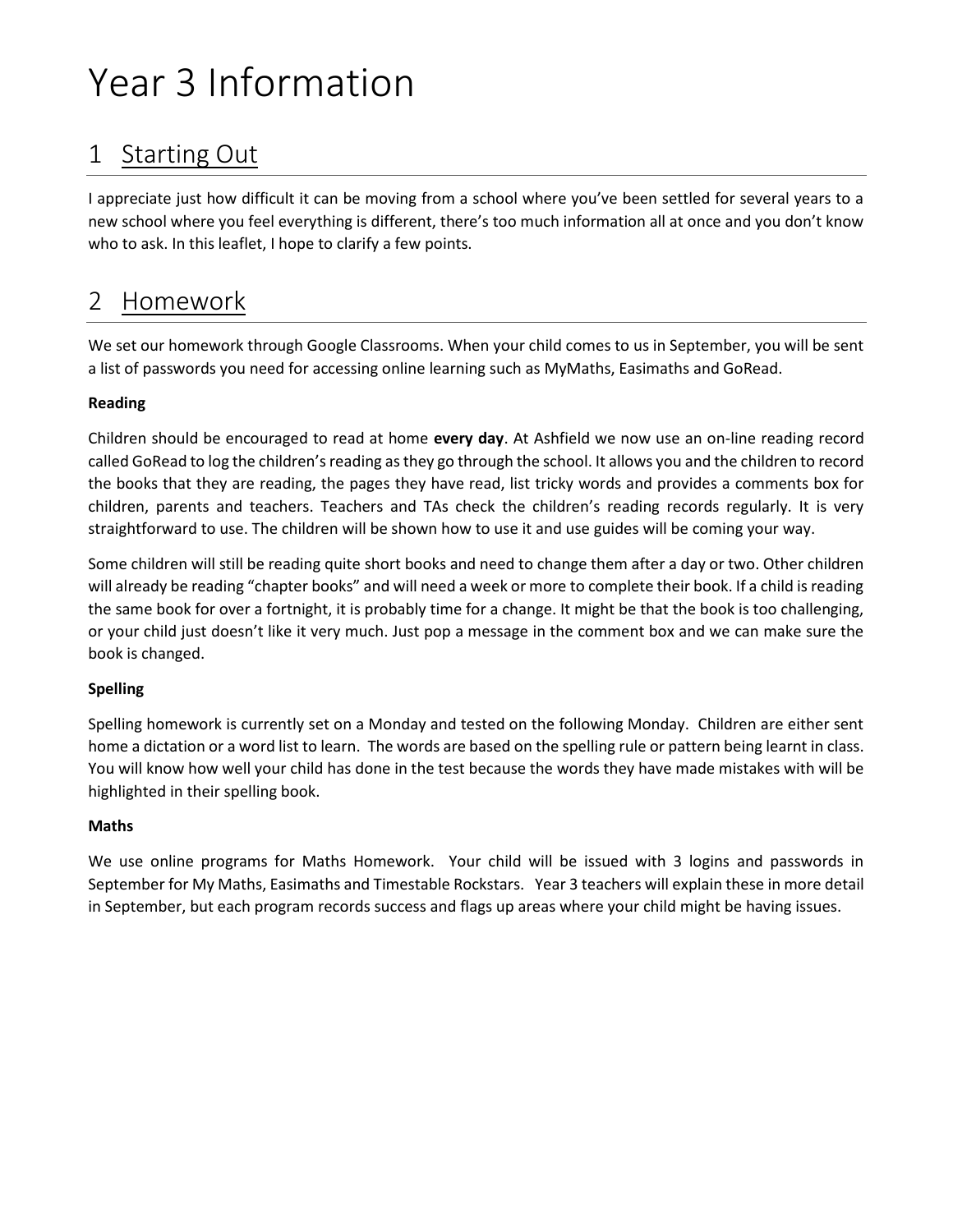# 3 PE

Children should come to school in their PE kit on PE days. The year 3 teachers will provide you with a timetable in September and you will be contacted via SchoolComms if there is a change in the timetabling. One session is run by a specialist sports coach from The Elms and is held outside unless it is raining. The other PE slot is usually an indoor slot for gymnastics, dance and indoor games.

#### 4 Stationery

At Ashfield we provide basic stationery; pencils, rulers, coloured pencils, scissors, erasers, glue-sticks… but many children like to have their own stationery sets. A small pencil case is ideal (the children's tidy trays are compact) and could contain coloured pencils, felt pens and a small glue stick. When the children first come to us they write in pencil, but over the course of the year, as their writing becomes more fluent and confident, they gain their pen licence. This means that they are allowed to work in pen in their written work. The first pen is given to the children by the school. After this, pens are available from the school office at 35p each. This is good value because of our bulk buying facility. The children come to the office at break times to purchase their pens.

### 5 Sanctions & Rewards

I have heard it said, "They're very strict at Ashfield". And yes, we do have high expectations and standards of behaviour, which is one of the reasons that Ashfield is a heavily over-subscribed school. There are 4 school rules:

- Be safe
- Work hard and allow others to work
- Be kind to one another
- Have respect for property and the environment

We also celebrate children's achievements in their work and socially through our special achievements assemblies on Fridays. Children are nominated by the teachers TAs and sometimes the children for a shiny Headteacher's award which is presented in the assembly to rapturous applause from the other children. The children's achievements are also put on display on our social media wall on the school website.

### 6 Start & End of Days

#### **START OF DAY**

At Ashfield we run a soft start to the day. Staff open the gates at 8.30am and the children can be dropped off at the gates any time between 8.30 and 8.50am. The children go straight to their classrooms where they are greeted by their teacher and start their "early work". The gates are closed promptly at 8.50am and registers are taken at 8.55am. If you are running late and the gates are closed when you arrive with your child, please take your child to the school office and we will register them there and take them up to class.

On the first day of school, please bring your child through the top gate, where you will be met by staff who will direct you to the year 3 classrooms. You may go into class with your child to help them find their coat peg and their seat. Say a cheery goodbye and then leave promptly please. The children will be fine, but if there are any problems or a child is distressed during the day, the office staff will call you.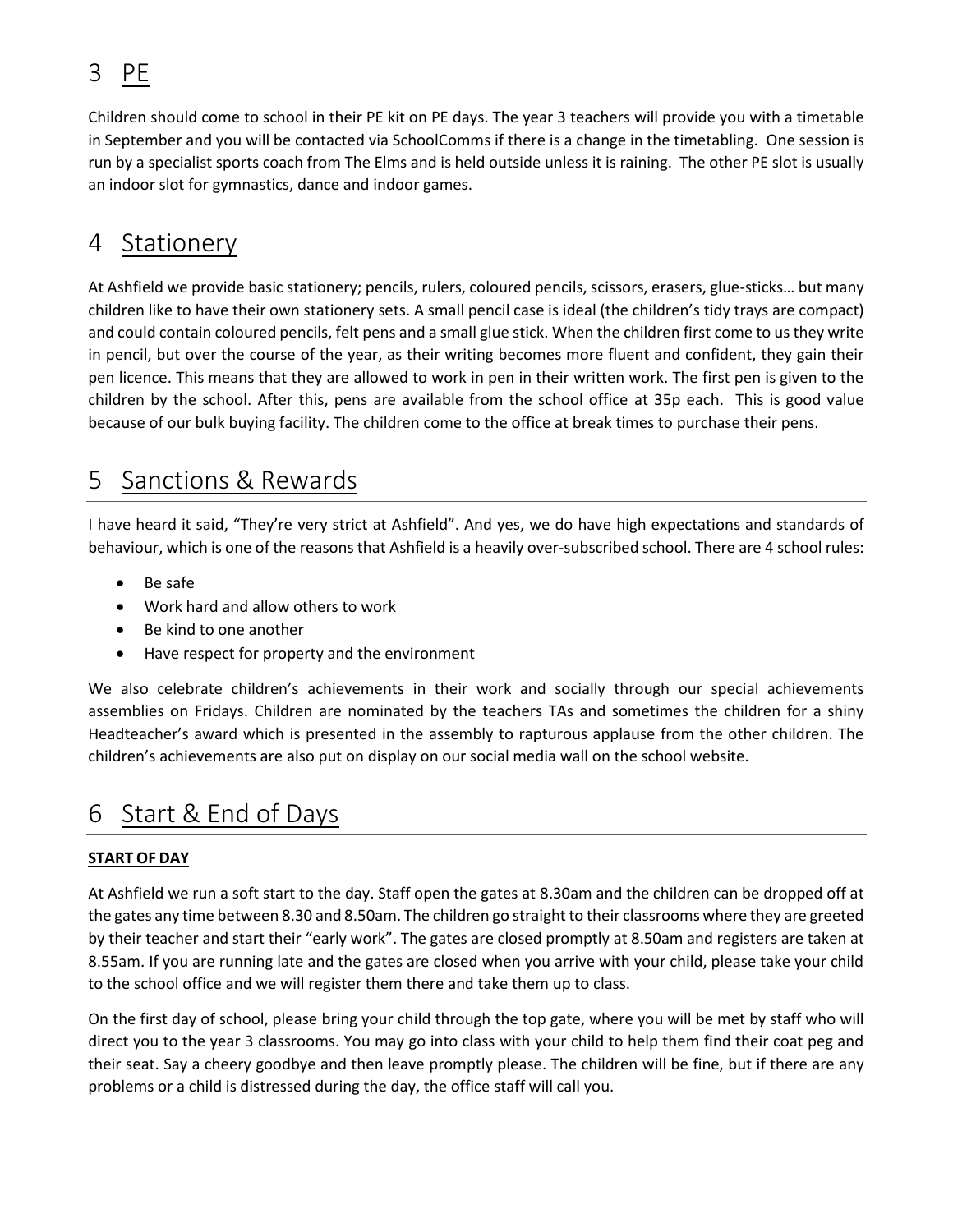#### **END OF THE DAY**

It is very tricky when you have children at both Merry Hill and Ashfield and both schools finish at 3.15pm. Please always pick your Merry Hiller up first and then come down to Ashfield.

When you arrive at Ashfield to collect your child, please come through the **lower** gate which will be opened at 3.10pm and follow the yellow dots up to the top playground, where the staff will wait for you with the children.

Once most children have been collected, they then escort the remaining children to the wooden side gate. If you have been delayed because you need to speak to a member of the Merry Hill staff, do not worry. Your child will be delivered to the office where they will wait with our office staff, Miss Whalley and Ms Golding until you get here.

Many parents are confident for their children to meet them up at "the tree" (the big tree on the right hand side as you go up School Lane) or at Merry Hill; or, if you are coming up the hill, at the bench at the bottom of School Lane. This is fine. Just please let us know by sending an email to the school office – [admi@ashfield.herts.sch.uk](mailto:admi@ashfield.herts.sch.uk). And it is essential that you tell your child that if you (or the person collecting them) is not there to meet them, they MUST COME STRAIGHT BACK TO SCHOOL. They can come to the school office, or see any of the teachers who will help them. They must not wait out in the street unsupervised. It is not safe.

If someone else is collecting your child at the end of the day, please let the school office know no later than 2.45pm. The end of the school day is very busy and while we will do our utmost, we cannot guarantee to get the message to the class in time for the end of the day if the message does not get through to us until late in the school day.

At the time of compiling this information, all adults visiting the school MUST wear a mask or face shield. While procedures may have changed by September, please come prepared to wear a mask, or you may find you are denied access to the premises.

# 7 Library

Once the children have settled in they will have access to the library so they can borrow additional books to read at home. Before the children bring books home from the library, we give them a bit of training in "library etiquette" (how to borrow and return books and how to find the books they are interested in). Each class will be timetabled with a library slot. Your child's class teacher will let you know when your child will be visiting the library. The children should not keep the books for more than a fortnight please.

### 8 Birthdays

It is lovely to celebrate birthdays with the children. We do so in our achievements assemblies. Every Friday the children who have had a birthday that week are called up to receive a card, have a candle lit and be sung to by the school. Many parents want to share the celebration by sending in a treat for the class. This is very kind, but can lead to quite an expense; and parents often wonder what they are allowed to send in when we're a healthy school and discourage sweets. This year we are asking parents not to send sweets or food, but, if they wish to, buy a book for the class library. We will put a sticker inside the book to show who donated it.